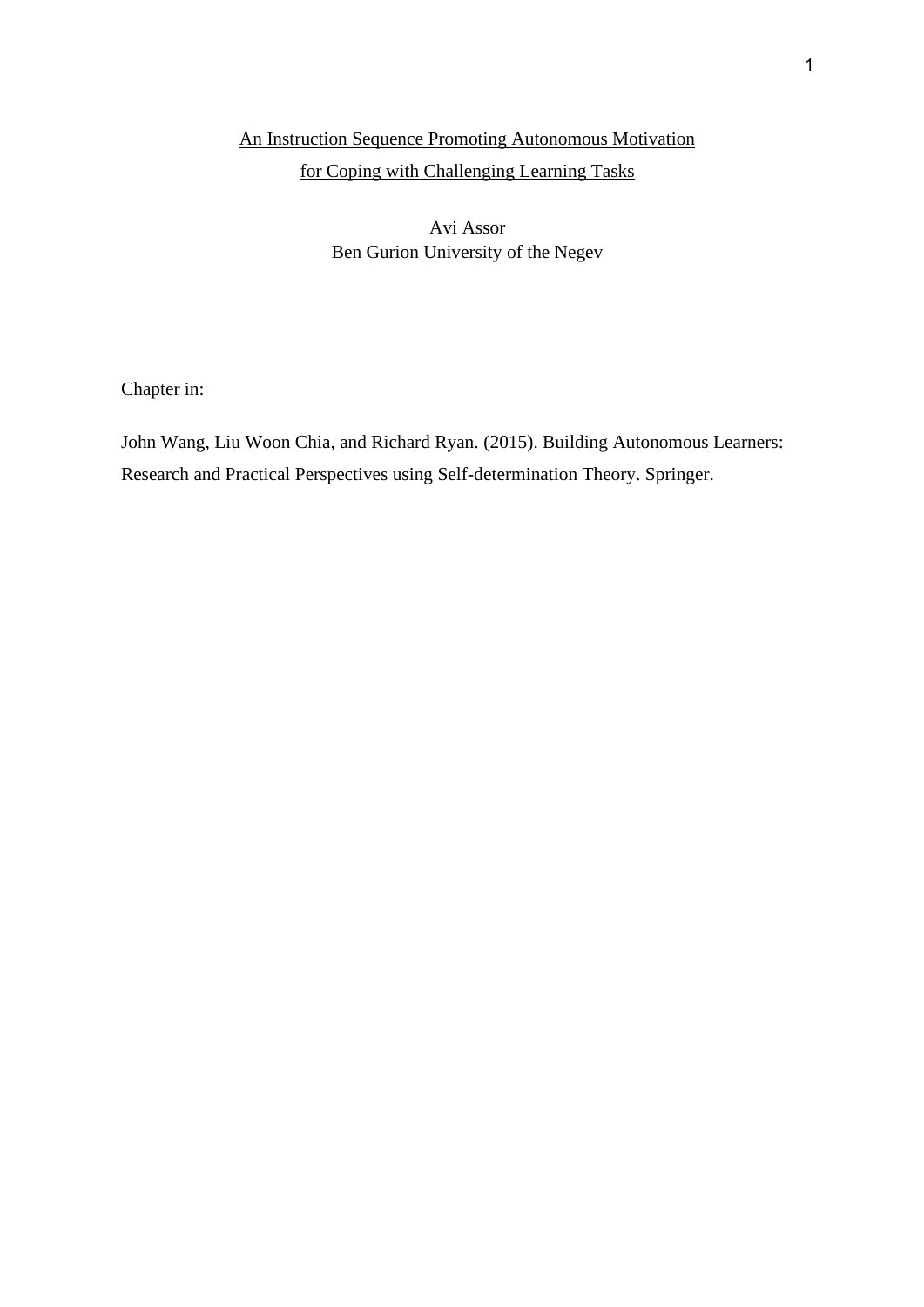## An Instruction Sequence Promoting Autonomous Motivation for Coping with Challenging Learning Tasks

### Avi Assor Ben Gurion University of the Negev

Teachers often feel that many of their students show very little enthusiasm and interest in their studies and are not willing to cope with challenging subjects. Many students also try to invest as little effort as possible and sometimes actively avoid opportunities to develop new skills and knowledge. In Self Determination Theory (SDT, Ryan & Deci, 2000, and see also chapter 2 in this volume), these students are conceived as lacking intrinsic motivation, and as externally motivated, a-motivated or defiant. And, as explained by several chapters in this volume and documented in past research (e.g., ), external motivation and a-motivation often lead to low levels of engagement and processing, diminished capacity to apply what is learnt in other domains, and lack of creativity (e.g., Assor, Kaplan, Kanat-Maymon & Roth 2005; Assor, Vansteenkiste & Kaplan, 2009; Deci, Ryan & Williams, 1996; Vansteenkiste, Simons, Lens, Soenens & Matos, 2005). In addition, external motivation or a-motivation also appears to result in withdrawal from challenging subjects, especially in the domains of Mathematics and the exact sciences.

In this chapter I present a sequence or structure of teaching and learning that is based on SDT, as well as on some other motivation theories, which can strengthen autonomous motivation for learning and coping with challenging tasks among students. This sequence was applied, on a small scale, in some schools in Israel. Interviews with teachers and classroom observations suggest that it can indeed enhance autonomous motivation. I will start with an analysis of potential reasons for lack of autonomous student motivation for learning a specific subject. Then, based on this analysis, I will present an instruction and work structure including four stages. To assist application I will also present an observation form that enables teachers to examine how well they apply some of the stages or actions suggested.

### **Why do Students Avoid Coping with Challenging Subjects?**

Based on SDT, students' a-motivation and avoidance of challenging tasks can be viewed as resulting from their experience of these subjects as threatening three basic psychological needs: competence, autonomy and relatedness. In my experience, the major reason many students avoid coping with challenging tasks is that they experience these tasks as threatening their need for competence. In addition, lack of sufficient support for the two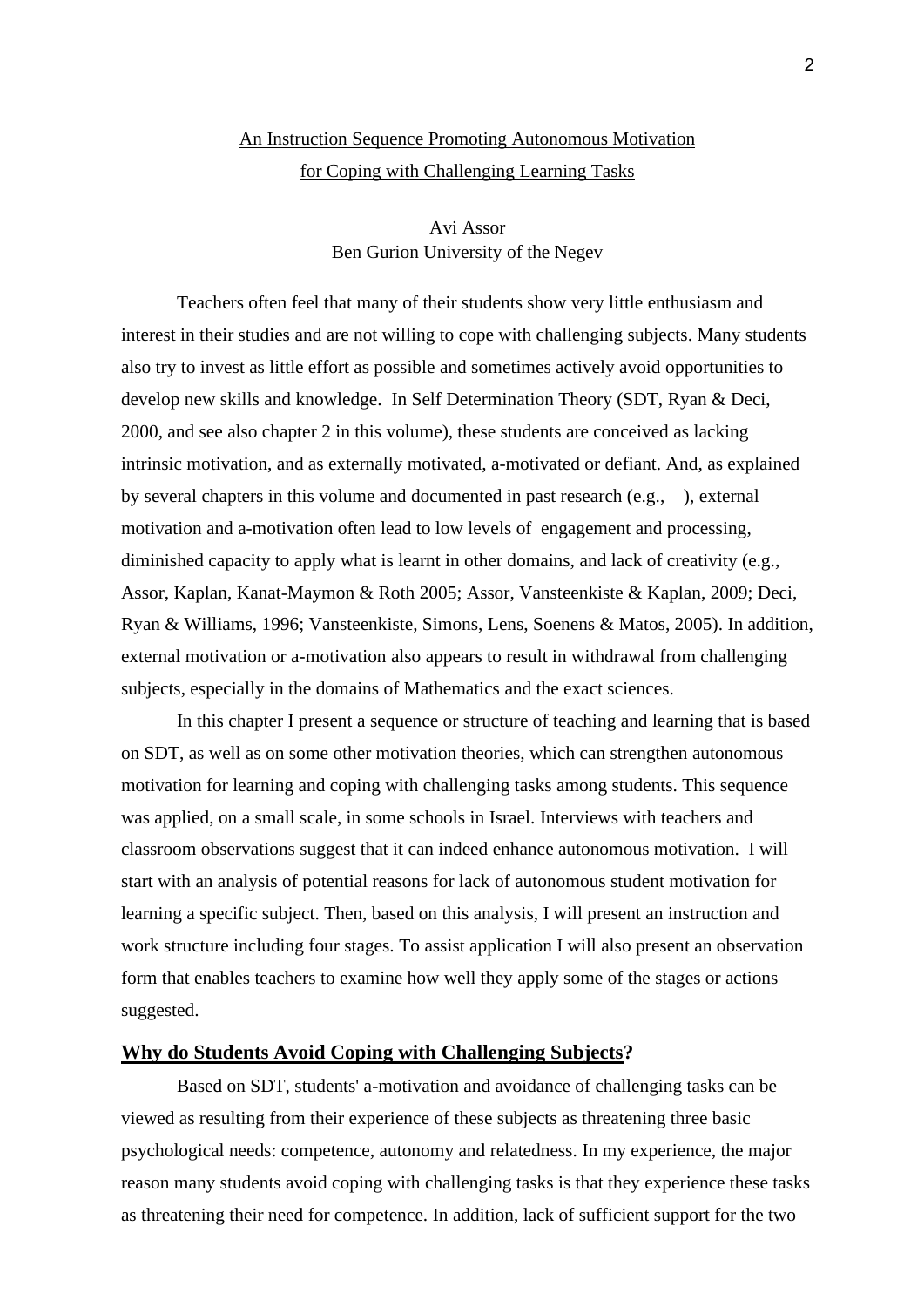other needs may further undermine this students' willingness to cope with difficult tasks. Accordingly, I will devote considerable attention to the threats posed by challenging tasks to students' need for competence, and then discuss the two other needs more briefly.

The need to feel competent. It appears that students feel that a given task or subject threatens their need for competence due to three major factors: (a) Frequent past failures, (b) exposure to verbal comments or non-verbal behaviors implying low ability, and (c) belief in a harmful naïve theory of success. The first factor is almost self-evident: Students who have suffered many past failures or were exposed to messages implying low-ability are likely to fear that their attempts to cope with a new task would only further augment their sense of low competence. The third factor - belief in a harmful naïve theory of success - requires some explanation. This notion is derived from Nichols work on achievement goals (e.g., Nicholls, 1984). Dweck's work on naïve theories of intelligence (e.g., Dweck, 1999). A similar view is presented by Skinner, Wellborn and Connell (1990).

Figure 1 summarizes the main components of harmful versus constructive naïve theories of success, as well as some major outcomes of these theories in terms of students' goals, feelings and mode of coping with challenges.

## Figure 1: Harmful versus Constructive Naïve Theories of Success and their Outcomes in terms of Students' Goals, Feelings and Modes of Coping with Challenges

| <b>Student's Naïve Success Theory:</b>                                                                                                                          | Student's Goals, Feelings and Mode of Coping with<br>Challenge:                                                                                                                                                                                  |
|-----------------------------------------------------------------------------------------------------------------------------------------------------------------|--------------------------------------------------------------------------------------------------------------------------------------------------------------------------------------------------------------------------------------------------|
| <b>Harmful Success Theory:</b><br>- The major cause for success is:<br>Inborn capacity (talent) that cannot<br>be increased via practice and/or<br>help-seeking | - Performance/Ego goals: Demonstrating<br>competence - Showing that I am especially<br>smart or showing that I am not stupid<br>- Feeling ashamed and unworthy following lack<br>of success<br>- Hiding difficulties, avoiding help-seeking, and |
|                                                                                                                                                                 | avoiding investment that is public and apparent                                                                                                                                                                                                  |
| <b>Constructive Success Theory:</b>                                                                                                                             |                                                                                                                                                                                                                                                  |
| - The major causes for success are:                                                                                                                             | - Mastery/Task goals: Improving competence -<br>Learning or improving skills and/or<br>understanding.                                                                                                                                            |
| 1. Previous knowledge                                                                                                                                           | - Feeling frustrated, but not deeply ashamed or                                                                                                                                                                                                  |
| 2. Strategies for learning, memory,<br>planning, seeking help from                                                                                              | unworthy following lack of success                                                                                                                                                                                                               |
| others, emotion management<br>following frustrations.                                                                                                           | - Sharing difficulties when appropriate, seeking<br>help when necessary and useful, investing                                                                                                                                                    |
| 3. Effort                                                                                                                                                       | effort also when investment is public and<br>apparent                                                                                                                                                                                            |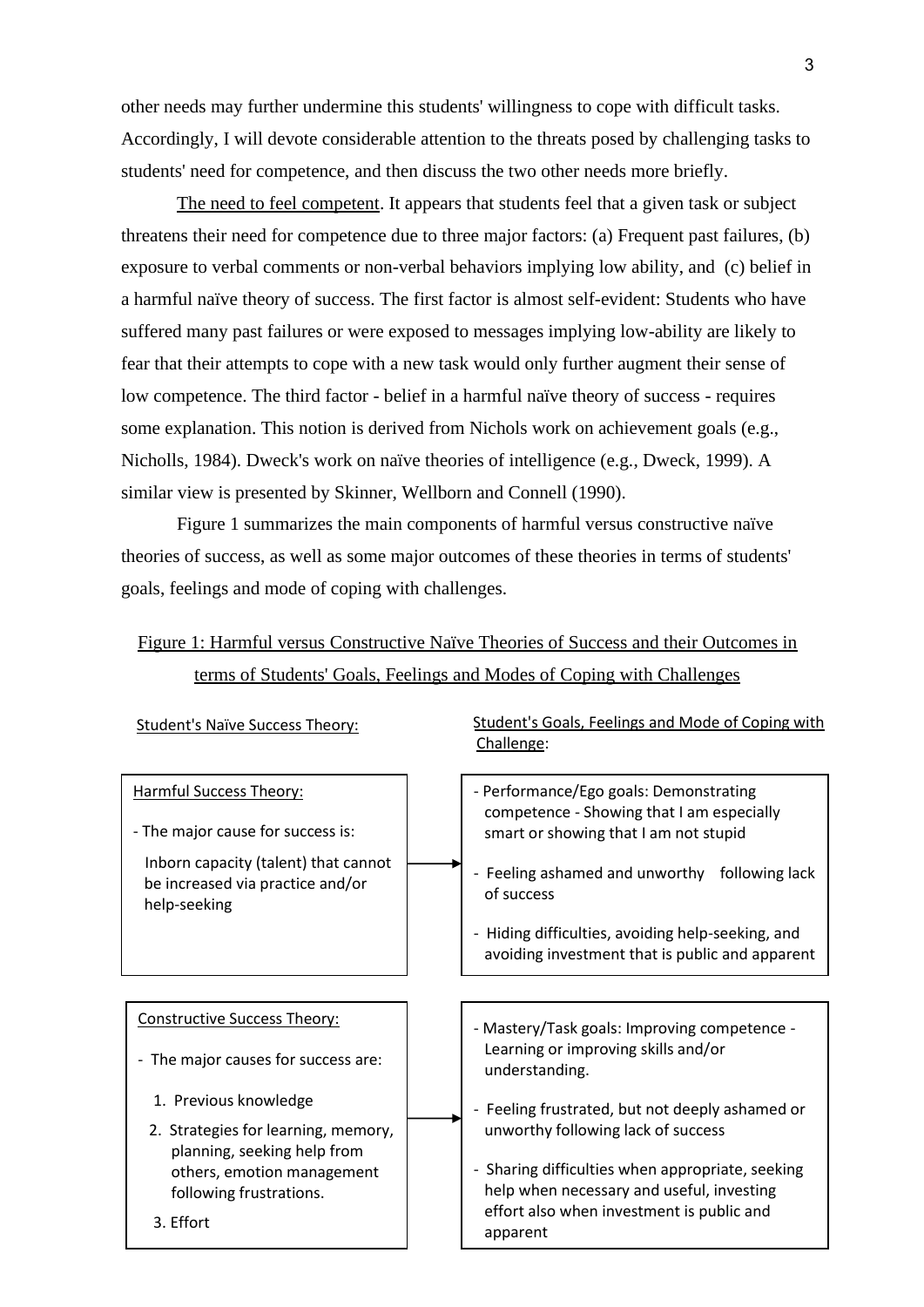When students hold a harmful success theory, they believe that a major reason for their lack of success in coping with academic challenges, across many situations, is their lack of inborn capacity (talent). In addition, they also believe that this capacity cannot be developed and increased as a function of practice and instruction provided by skilled helpers. This theory ignores the fact that, often, lack of success is a result of lack of necessary prior knowledge or skills, not knowing or not using appropriate learning strategies, not using social and emotional strategies to achieve success and cope with failure, or simply not investing enough effort. This theory is termed "harmful" because it leads students to suspect that if they invest a lot and still fail this would cause them and others to believe that they are stupid or not as smart as they feel they have to be. Because failure following considerable investment is interpreted as indicating poor inborn capacity, students feel ashamed and unworthy when they fail, try to hide their difficulties and failures and are reluctant to seek help. In addition, because they believe that the investment of much effort indicates Lack of capacity they avoid investing much effort in public.

Finally, because they are so concerned that failure or lack of great success following effort will disclose their limited inborn and unchangeable capacity, they mainly focus on trying to impress others that they have high ability (or making sure they do not appear incapable) rather than improving their ability. In short, they focus on ability demonstration rather than on ability improvement. In the relevant literature, these focus or orientation is termed performance goal (e.g., Dweck, 1999) or Ego goal orientation (Nicholls, 1984). Martin Convington (1992) described a similar orientation in his perceptive descriptions of students' desperate attempts to protect their sense of self worth, and Skinnr

In contrast to students holding a harmful success theory, those holding a constructive theory believe that the major causes for success are previous knowledge, appropriate strategies, and/or effort rather than limited and unchangeable inborn capacity. Therefore, when these students fail they do not feel ashamed, they do not hide their failure, they try to understand what strategies or knowledge they need to acquire in order to cope better, and they are willing to put more effort and/or seek help. In addition, because failure simply implies lack of sufficient knowledge, effort or strategies, they focus on ability improvement and hold mastery goals (Dweck, 1999) or Task orientation (Nicholls, 1984).

The need to feel autonomous. As already noted, in my opinion, the major reason students' often avoid challenges is that these challenges threaten their need for competence. However, students can be a-motivated or reluctant to tope with certain tasks also because these tasks threaten their need for autonomy (e.g., Assor, 2012; Assor, Kaplan & Roth, 2002). The need for autonomy involves the desire to feel that one is able to self-regulate and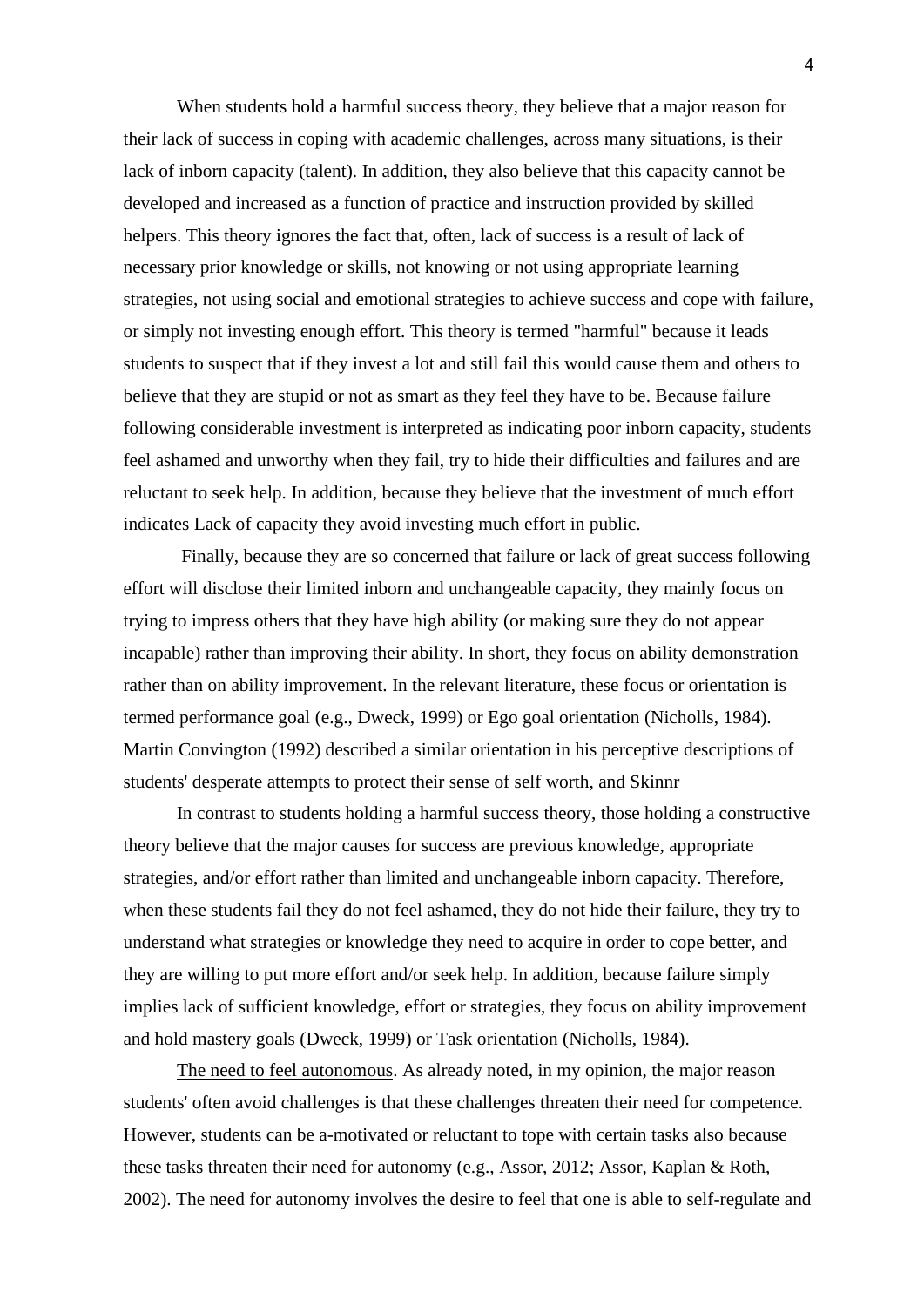self-organize one's actions. Thus, students feel that their need for autonomy is supported when others allow and help them to handle themselves in ways they find most valuable and useful for themselves. In contrast, students feel that their need for autonomy is frustrated when others coerce and pressure them to do things they do not value or are not interested in. Consistent with this view, students may avoid investing in difficult tasks when they feel that teachers are too controlling and not allowing them to do things in the pace and manner they find useful. In contrast, they may be willing to work harder when teachers allow them to choose subjects, ways of working, and ways of being evaluated. These aspects of autonomy supported are emphasized in the instruction sequence to be presented.

The need for relatedness. Another reason why students sometimes avoid working hard is that investing effort may hurt their social standing, since "cool" students are not supposed to work hard. In addition, some students may feel that excelling in some subjects may cause envy which may cause some of their classmates to be less affectionate and friendly. More generally, students need to feel that serious attempts to cope with challenging and difficult tasks are not likely to undermine the affection they get from other classmates. The proposed instruction sequence tries to incorporate this need in some of the activities and procedures it includes.

## **A detailed Description of an Instruction Sequence Promoting Autonomous Motivation for Learning and Coping with Challenging Tasks**

Figure 2 provides a detailed description of the instruction sequence. The sequence is designed for regular (often crowded) classrooms aimed at helping teachers to provide at least some support for students needs as part of their regular instruction process. The sequence is especially relevant and more feasible and workable for instruction and learning conducted in small groups or for individualized instruction. However, major aspects of it are also relevant for large classrooms, provided that teachers are willing to reduce the amount of "material" (concepts, facts, skills) they try to cover. As noted elsewhere in this volume, the notion that "less is more" and trying to avoid flooding students with large amounts of material may be a good pedagogical and motivational practice, as they allow students time to digest things at their own pace, and minimize the risk of creating a pressuring class atmosphere. As I describe the specific components and practices comprising the sequence, I will also point to the way they are likely to support students' needs. However, readers are encouraged to make their own speculations on how different components and practices may affect students' and teachers' needs. This is important because we sometimes cannot predict how a certain well-intentioned procedures will be experienced by students and teachers.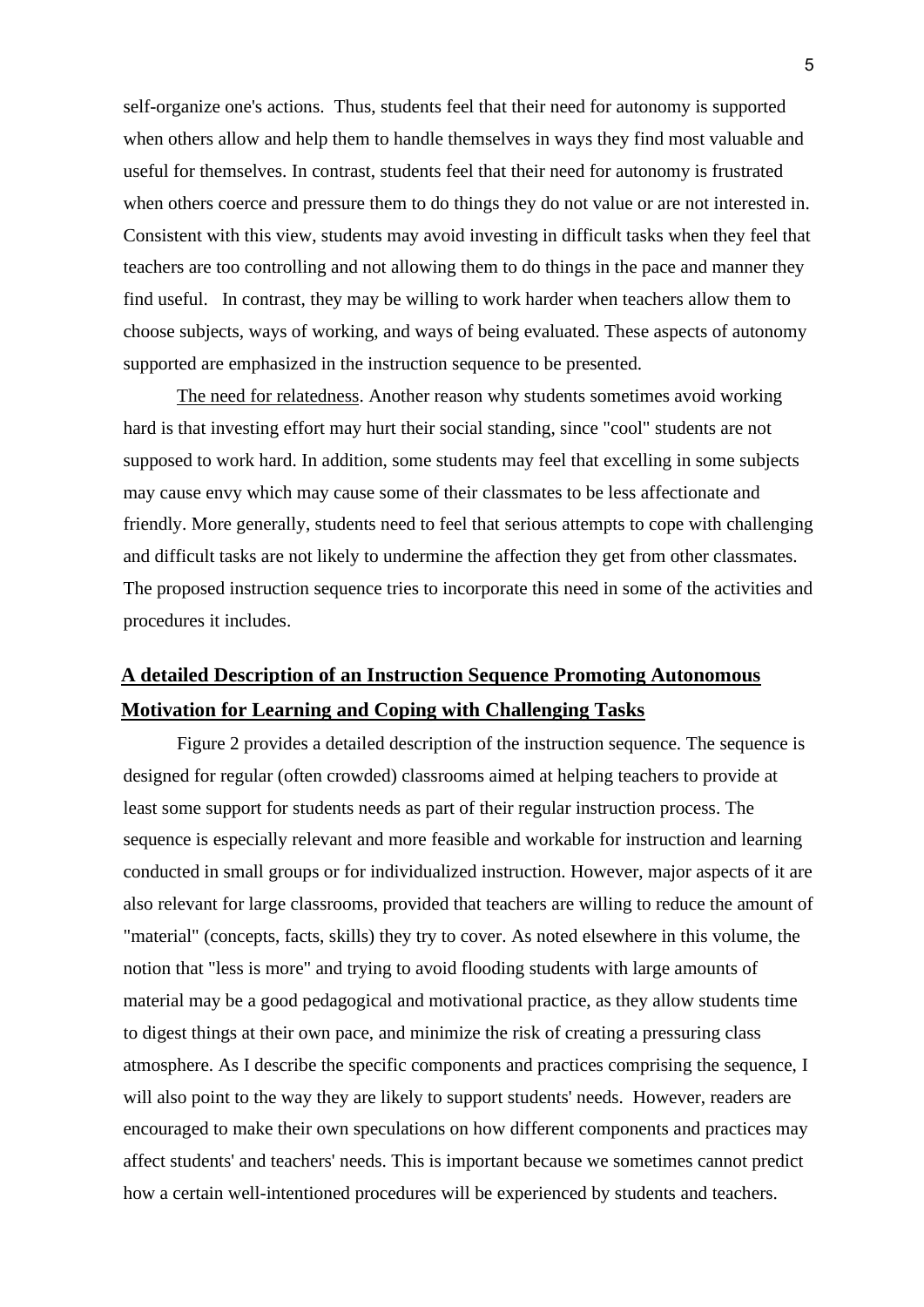# I. **Classroom preparation: Creating a class culture supporting a constructive theory of success and autonomous adherence to classroom rules while teacher is not paying attention**.

In this phase, students learn concepts and start to internalize values that teachers can later refer to when students cope (or fail to cope) with various challenges. Students knowledge of and internalization of such concepts and values is essential to mobilize students' understanding and cooperation when students show a-motivation, external motivation, or defiance, and when students are unwilling to work quietly without supervision when the teachers' attention turns to one student who needs feedback or assistance. It is possible to distinguish between a narrow-focus and a wide-focus focus. The narrow-focus approach includes two components:

 **(a) Class discussions and activities promoting learning and valuing of the notions of constructive and harmful success theories**. The goal of these learning activities is to promote understanding of and identification with a constructive theory of success and a culture of ability improvement, which in turn leads to the development of a class and school culture of ability improvement, in contrast to ability demonstration. This culture includes a system of expectations, symbols and interpretive dispositions reflecting and expressing a constructive theory of success and a nonchalant problem-solving approach to lack of success.

It is possible to create such an ability improvement culture in classrooms via class activities, discussions, movies and stories focusing on the two theories and their consequences. **Personal demonstration by teachers is especially helpful**. In such demonstrations, teachers may share with their students how they held a harmful success theory, which created feelings of shame, and prevented them from investing effort or seeking help. It is also useful to expose students to people they can easily identify with, who tell students how they avoided coping with certain subjects and how they overcome their difficulties by changing the way they interpret their lack of success and focusing on ability improvement rather than demonstration. It is also very important to illustrate the theories via visual and physical artifacts such as posters on the classroom walls, graphic displays in notebooks and activity calendars, etc. Following a more distant and less personal discussion of the concepts, it is often useful to sensitively conduct activities in which children start sharing how they respond to difficult challenges, including sharing feelings of shame, fears that failure may affect their social standing, and worries about the consequences of disclosing difficulties and seeking help.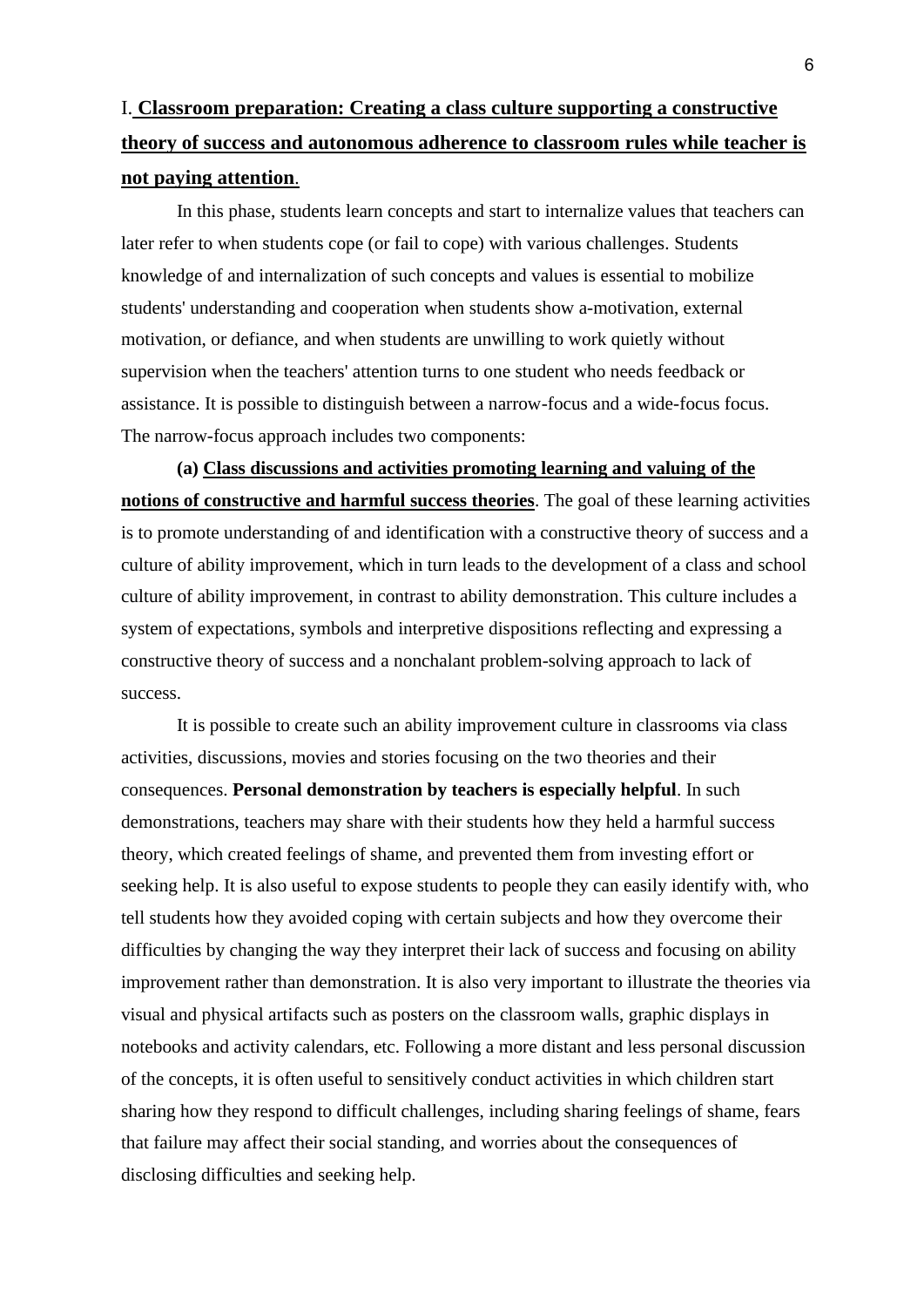### Figure 2:

### An Instruction Sequence Promoting Autonomous Motivation for Learning

### and Coping with Challenging Tasks

---------------------------------------------------------------------------------------------------------------

(I) **Classroom Preparation**: Creating a class culture supporting a constructive theory of success and autonomous adherence to classroom rules while teacher is not paying attention.

### (II) **Application of the Sequence in Individual and Group Work**:

- (**a**) Joint student-teacher setting of a general learning objective.
- (**b**) Joint formation of a work and evaluation plan.
- (**c**) Structured ongoing student work. Students work according to the plan they have formulated, while receiving three types of competence supports:
	- (1) Informational teacher feedback: Specific, frequent, non- comparative, focusing first on positive aspects, and supporting a constructive success theory.
	- (2) Teacher support for coping with non-success: (a) Helping students to identify potential reasons for their non-success in a way that supports a constructive success theory; (b) Helping students to identify missing strategies and supporting strategy development (only when relevant); (c) Helping to acquire missing basic knowledge; (d) Changing or modifying the objective and the plan; (e) Ongoing emotional and moral support
	- (3) Peer Support: Working with student and class-mates on assisting each other and perhaps also providing informational feedback.
- (**d**) Bi-directional Summary: Student and teacher summarize their attainments, and identify strengthes and difficulties in their collaboration.
- (**e**) Joint setting of a new general goal.

### **(III) All-classroom interim activities and and summary discussions:** Aimed at

(a) identifying classroom processes that undermine or enhance students' coping with Challenges, (b) fostering a constructive theory of success, and (c) cultivating classroom behaviors and atmosphere that enhance autonomous motivation.

---------------------------------------------------------------------------------------------------------------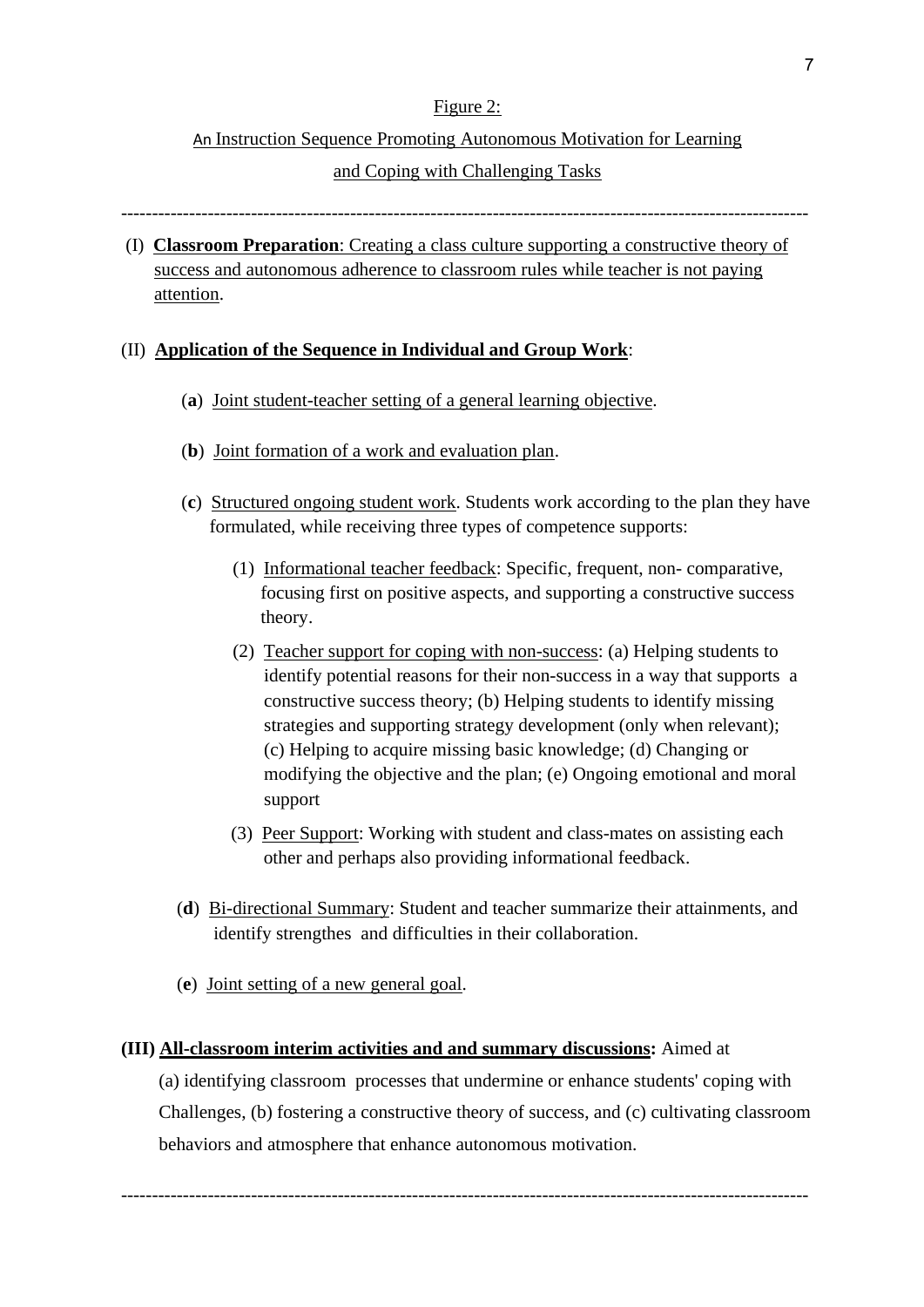(**b) Class discussions and activities promoting autonomous internalization of and adherence to norms of consideration for others and acceptance of class rules and procedures**. As will be shown later, the sequence requires students to internalize values of consideration of others and respect for class rules rather than rely on external regulation by the teacher. In order to attain internalization of these norms and rules, teachers have to discuss these issues with their class, explain the rationale, and have students participate in the formation of rules and procedures ensuring that the teacher can work with several students while the rest of the class does not disturb and keeps working. After the rules are applied, any deviation from them should be dealt with immediately, in autonomy supportive ways. That is, via discussion, non-vindictive but firm limit settings, and joint decision making concerning procedures that would minimize future violations of the jointly formed rules.

The wide focus includes a third component:

**(c) Activities promoting the learning of SDT-based concepts of four motivation types (autonomous, controlled, a-motivation and defiance) and the needs underlying them**. These concepts are learnt in a simplified way. The understanding and learning of these concepts may help to create a classroom culture that is sensitive to students and teacher needs, and may enhance students' understanding of what is stopping them from studying or from cooperating with the teacher. A description of classroom features and activities that help to create a need-supporting classroom appears in Assor, Kaplan, Feinberg and Tal (2009) and in Feinberg, Assor, Kaplan and Kanat-Maymon (2014). It should be noted that the inclusion of this type of activities demands considerable time and effort, and from my experience, it can be added at later stage. Moreover, many aspects of the sequence already include components supporting students and teachers needs without explicitly talking about it.

### (II) **Application of the Sequence in Individual and Group Work**

#### (**a**) **Joint student-teacher setting of a general learning objective**.

 This part starts with an individual conversation with each child, in which the teacher explains the rationale for the joint objective-setting and the entire sequence. Essentially, teachers explain that they apply the sequence so that each student can develop knowledge and ability in an area that is important for her/him. Then, the teacher asks the child to share subjects, concepts or skills she/he would like to develop or learn. The teacher may also present some goals for the child and ask for the child thoughts and preferences regarding these goals. Often, one meeting would not be enough and students would need to meet for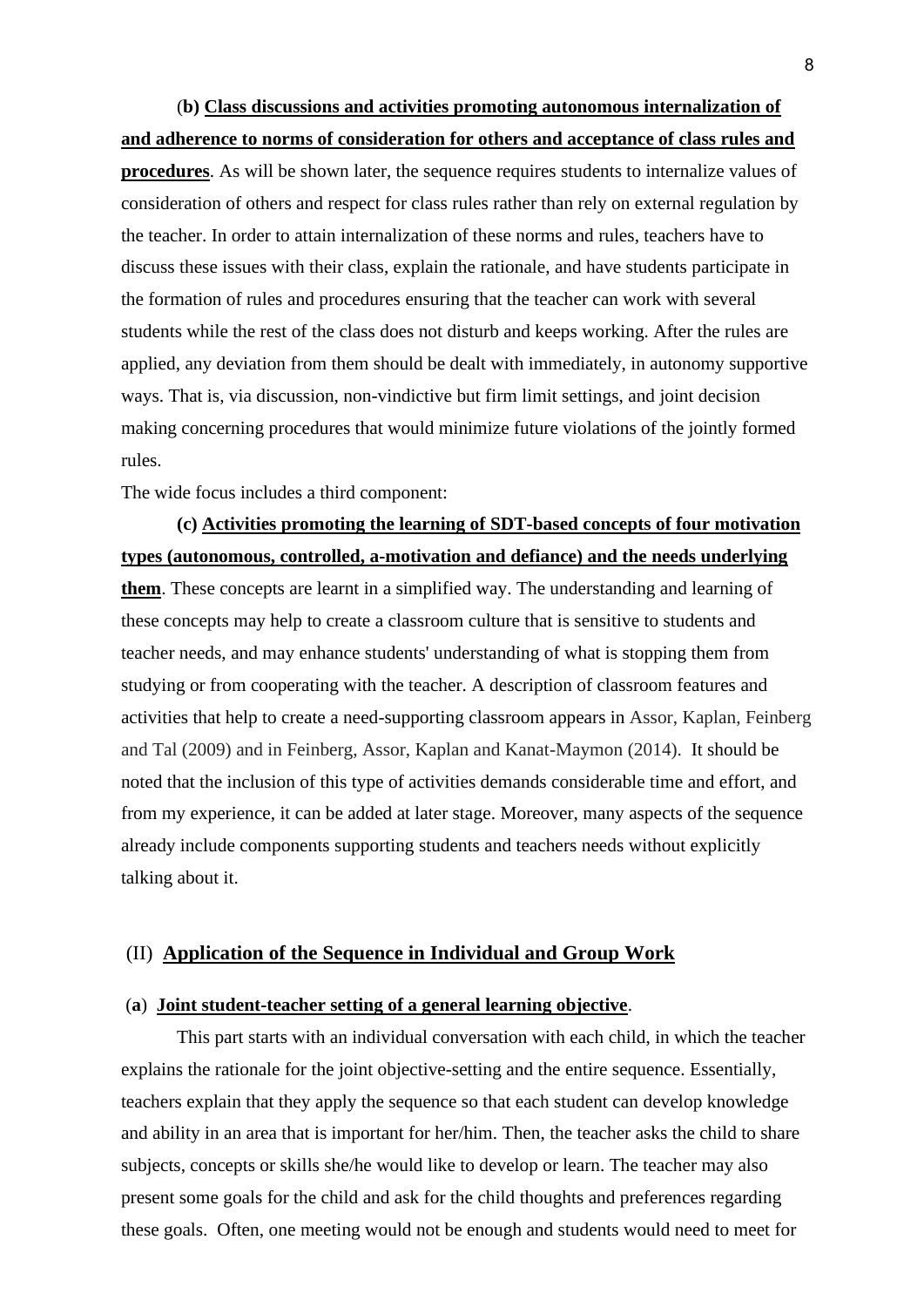one or two more sessions. The teacher may also help the child find what is of special importance or interest to her/him by suggesting various activities that may help to discover such interests and priorities.

### (**b**) **Joint formation of a work and evaluation plan**.

Teacher and student would collaboratively formulate a work plan aimed attaining the learning objective they set jointly. The plan usually includes short-term, realistic, objectives (specific concepts and skills) constituting benchmarks (and necessary steps) in the way to the more distant and general learning objective. The plan should also include ways of evaluating the extent to which the benchmarks were attained. To set up such a plan it is important to assess student's mastery of knowledge (and sometimes also strategies) necessary to attain the general learning objective. It is important to emphasize that this assessment should be carried out only after the rationale for it was explained and accepted by the students, so they do not experience it as a controlling act. It should also be noted that people are often unaware of their difficulties and how much effort they would have to invest to acquire missing knowledge (see Zimmerman, 2002, and personal communication). As a result teachers may sometimes have to insist, quite firmly, that an initial assessment should be carried out even when students do not see a need for it. Of course, in negotiating this issue, sensitivity to students' emotions and needs is extremely important, as is an attempt to attribute the considerable lack of knowledge or skills to factors other than limited inborn capacity (i.e., use terms reflecting a constructive theory of success). There is considerable research suggesting that the setting of short term optimal objectives (and specific, timely, and informative feedback on the extent to which these objective are met) is essential to the maintenance of students' sense of efficacy, competence, and motivation (e.g., Schunk, 1996).

Importantly, in order for teachers to conduct an informative assessment of knowledge and skills required to attain various learning objectives - they need to know the relevant knowledge domain quite well. That is the have to be knowledge and pedagogy experts in that domain, and the application of the Instruction sequence may in fact help them to further develop their expertise, thus supporting teacher's sense of competence as well.

Following Zimmerman (2002), the initial objectives may focus on successful mastery of important strategies, and not on performance in the tasks the strategies are supposed to help with. For example, if students learn strategies for extracting the main concepts from a written text, this is what they should receive feedback on, rather than how they write and organize a text based on these concepts. We should also be very careful to emphasize to both teachers and students, that strategies are only tools for mastery knowledge and skills, so it is very important to assess if students really needs them, as some students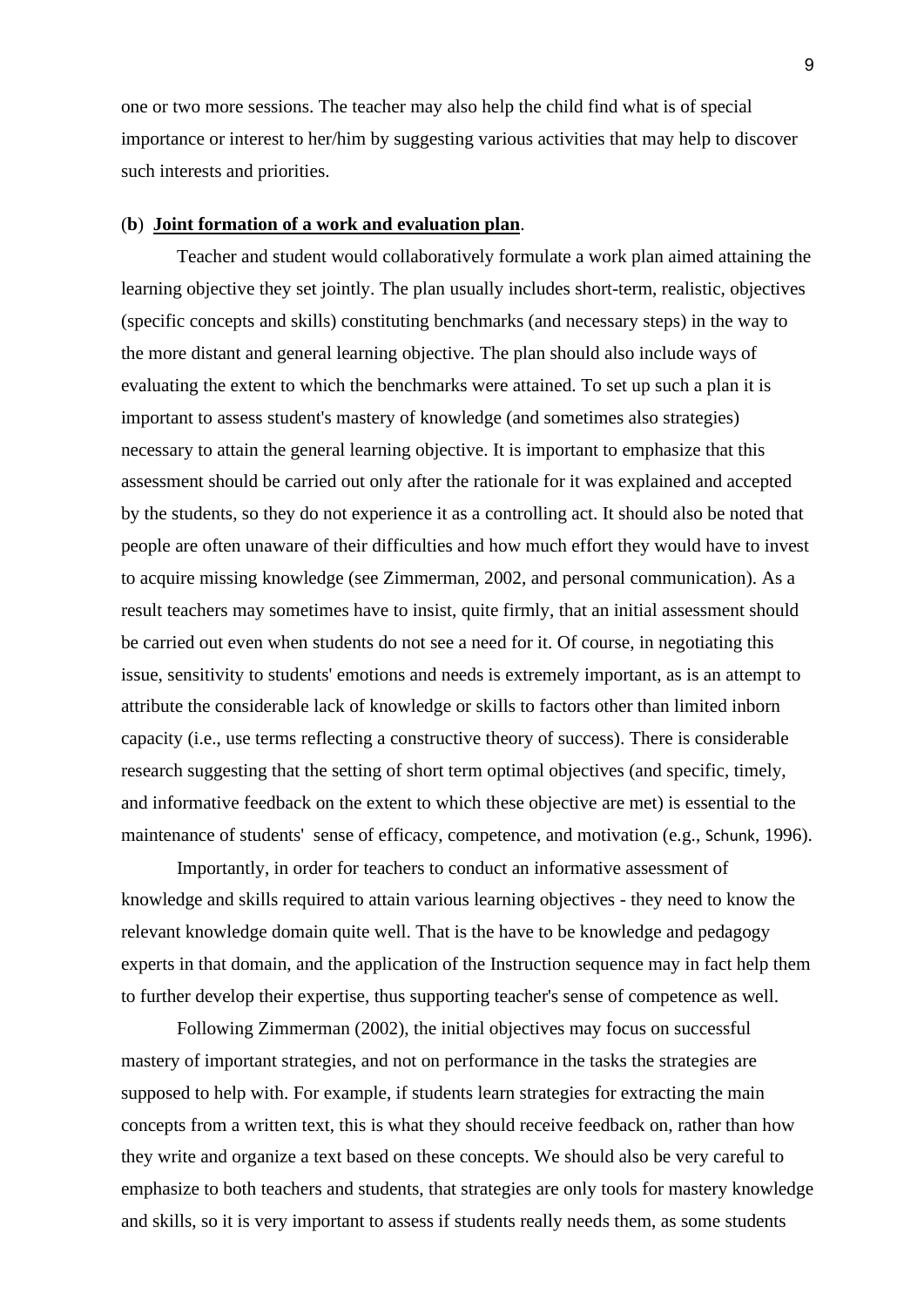may have their own ways of learning and do not need to be formally introduced to various strategies.

#### (**c**) **Structured ongoing student work**.

In this phase, students work according to the plan they have formulated, while receiving three types of competence supports. These supports are described below:

(1) **Informational teacher feedback**. To support student's sense of competence and autonomous motivation as they try to reach the objectives they set up, it is absolutely essential that students receive frequent informational feedback. It is desirable that at least some of the feedback will not be formal or written, but rather, a part of a nonchalant verbal interchange that occurs as the teacher moves around the classroom or stops briefly to see how a student is doing. There is considerable research suggesting that such feedback should *be specific, non-comparative, focusing first on positive aspects, and supporting a constructive success theory* (e.g., Butler, 1987; Hattie & Timperley, 2007; Madjar & Assor, 2013). From this perspective, teachers would do well to give specific comments pointing to areas of improvement and aspects that need to be improved and are not yet mastered. It is also important to try to avoid giving numerical grades that can easily encourage comparisons between students. Another option is a within student grading reflecting rate of improvement relative the student's past performance. In order to strengthen students' constructive theory of success, it is important to avoid trait oriented feedback such as "you are talented and have a high potential" because when students do not succeed they may attribute their non-success to lack of talent and potential (i.e., unchangeable inborn capacity). In contrast, feedbacks pointing to knowledge/skill components that can be improved, and potential strategies for reaching such improvements, strengthen a constructive success theory by implicitly implying that success is a product of strategies and effort.

(2) **Teacher support for coping with non-success**. When students do not succeed or fail, it is, of course, important that the teacher will address this issue and help students cope with the failure. In this section we describe five components of teachers support following student failure. These components are presented in the order they often appear in practice.

2a. Helping students to identify potential reasons for their non-success in a way that supports a constructive success theory. When students do not succeed or fail, it is extremely important that teachers will, as soon as possible, address their experience and the way they interpret it. If teachers do not intervene, students may very quickly interpret their non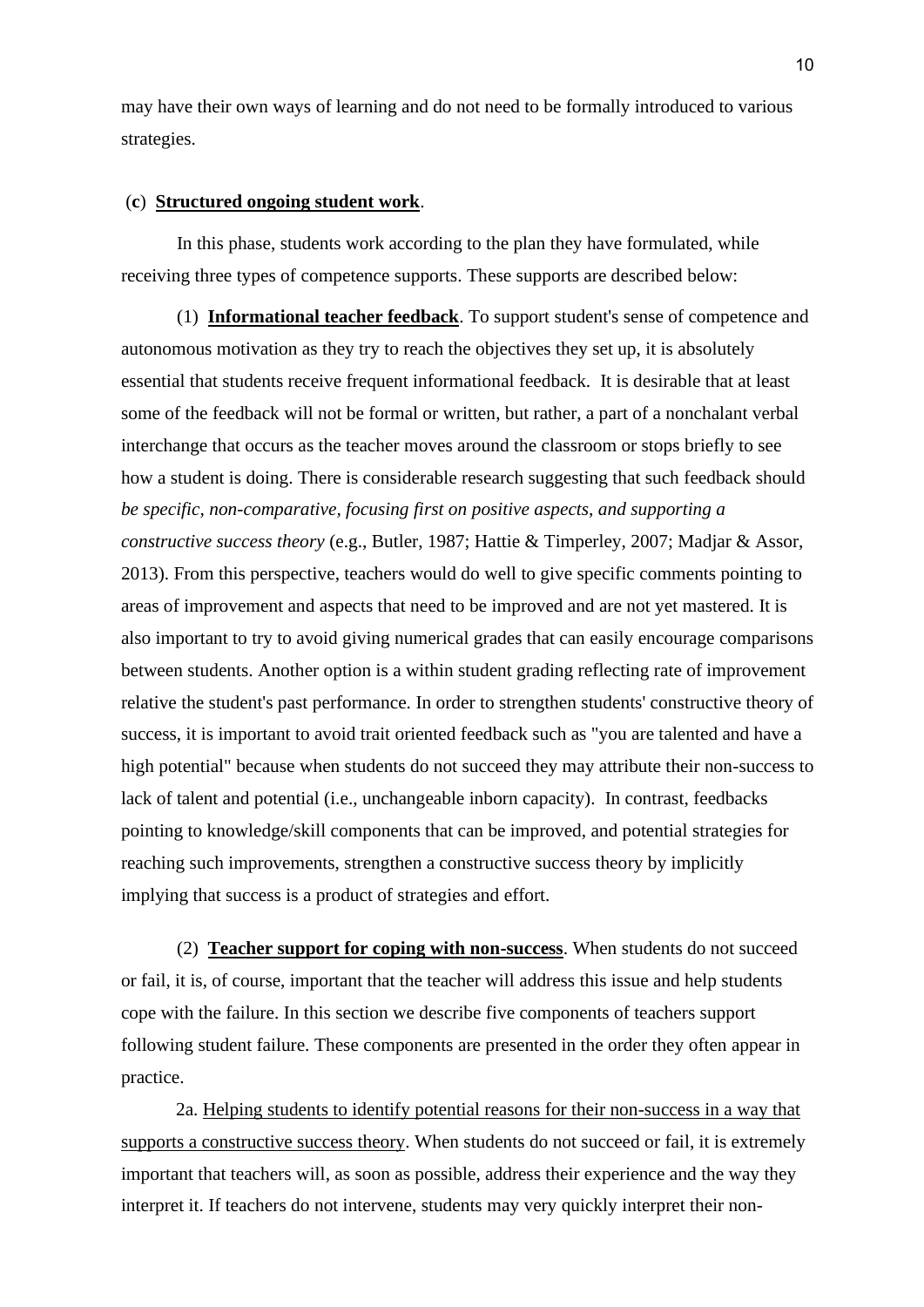success in ways that only further consolidate the harmful success theory they already hold. To prevent such early unfortunate consolidation, teachers may invite students to collaborate with them in an attempt to identify which of the causes of success and non-success that were already discussed in the preparation phase (and may also appear on nearby poster) may account for their (temporary) non-success. Where they using inappropriate strategies? Perhaps they do not possess some necessary concepts or skills that are required to master the task? Did they put enough effort or leave enough time to practice?

As students might feel rather upset by their non-success, teachers need to be quite sensitive in these kinds of interventions. For example, it appears important to respect students' negative feelings following non-success, rather than try to quickly comfort them or provide simple practical solutions. Often, attempts to somehow quickly help students feel better may be interpreted as lack of understanding or as an invalidation of students' experiences. There are several useful books and training programs providing guides for sensitive listening in such incidents, including the identification of useful and non-useful teacher responses (e.g., Gordon, 1975; Faber & Mazlish, 2008). In my experience, such training programs often help teachers to create more empathic and open relationships with students, which then allow teachers to work together with students as they try to understand the reasons for lack of success and as they plan ways of overcoming difficulties.

Finally, it appears that students' failure experiences, while clearly unpleasant for all involved, may create an opportunity to understand whether students' hold a harmful success theory, how deeply they adhere to it, and how destructive it is for them. To the extent that this is the case, teachers' responses to the way students interpret the failure may help students to start shifting toward a more constructive success theory. As teachers work with students, it often helps if they give personal examples showing how changing their naïve theories helped them to cope effectively with failure or avoidance of challenges. In addition, as teachers work with students in analyzing the reasons for failure, it is important that they convey a matter-of-fact problem-solving approach, viewing lack of success as a natural phase of learning.

2b. Helping students to identify missing strategies and supporting strategy development (only when relevant)**.** Often, lack of success in a learning task is caused by lack of reliance on useful strategies or deficient use of such strategies. Roughly, it is possible to distinguish between learning and organization strategies and socio-emotional strategies. The category of learning strategies include methods for enhancing reading comprehension (e.g., Duffy, 2009; Dole Nokes & Drits, 2009; Pressley, et al., 1995), summarizing materials, memory strategies, conceptual mapping, methods for sequential organization of numerical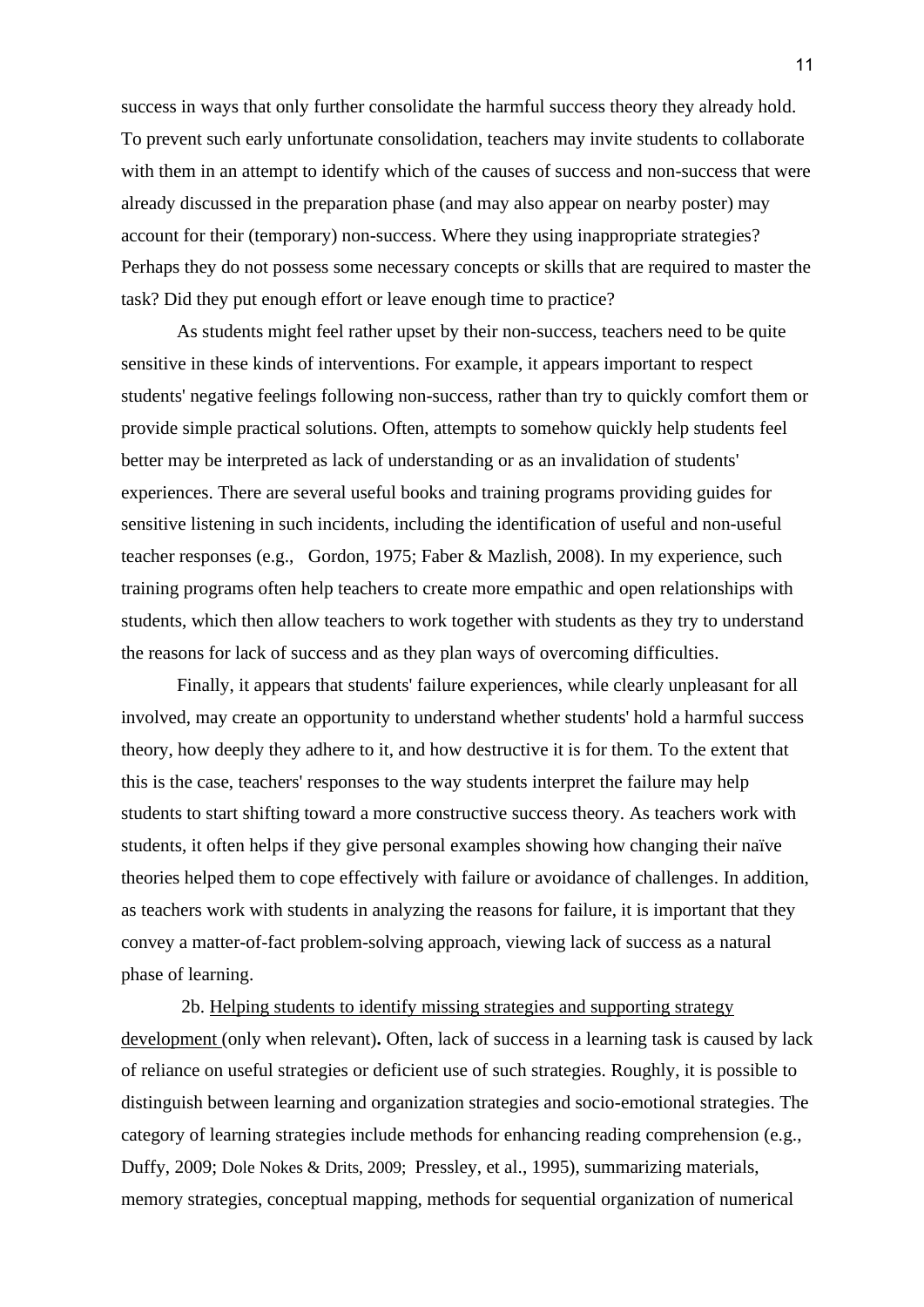data, efficient time-planning, etc (e.g., Weinstein, 1994; Weinstein & Hume, 1998; Zimmerman, Bonner & Kovach, 1996). Socio-emotional strategies include, for example, various emotion-management skills, and help-seeking skills.

While the importance of learning and organization skills is clear and well known, teachers often are not sufficiently aware of the potential contribution of emotion management skills. Failures, especially those perceived as unfair, often arouse strong feelings of anger, envy, sadness or anxiety. In coping with these feelings students often use strategies that may reduce the painful emotions in the short run, but are fairly destructive in the long run. For example, students may devalue the merit of the subject they failed in, deny the failure or its implications, unjustly accuse others for their failure, destroy helpful teachers comments, etc. (e.g., Rijavec & Brdar, 1997; Skinner & Wellborn, 1997). In such cases, teachers may try to help students learn more constructive coping strategies adapted from cognitive-behavioral approaches such as acceptance and commitment (e.g., Hayes, Strosahl, & Wilson, 1999) and/or mindfulness training (e.g., Greenberg & Harris, 2012; Zinn, 2003). These methods strive to enhance people's ability to accept their negative emotions, and observe them without becoming fully identified with these emotions, and controlled by them. Of course using these practices requires training and personal maturity. However, it appears that training teachers to use these methods can be beneficial to both teachers and students.

2c. Helping to acquire missing basic knowledge. As was already noted, failure can often be a product of missing concepts and vocabulary that is essential for understanding the task and/or coping with the task successfully. In such cases, teachers need to help students to bridge the gap. Often, teachers do not have to do it themselves. They can connect the student with other teachers, tutors, other students etc. In some cases they can provide useful internet tutorials or library resources. In all these cases it is extremely important that teachers follow up and examine to what extent students really start to close the knowledge gap. In cases students do not take any responsibility, teachers may try to enhance student motivation by trying to understand what is stopping them and by helping to create a structure that enhance student motivation to invest in acquiring the missing knowledge.

2d. Changing or modifying the objective and the plan. At times, it may become clear that the original distal learning objective is too ambitious, not feasible, or is clearly not meaningful or interesting for the student. In such cases, it is necessary to choose another objective and reorganize the plan accordingly.

2e. Ongoing emotional and moral support. Throughout the whole process of coping with failures, it is important that teachers will, at times, transmit messages conveying their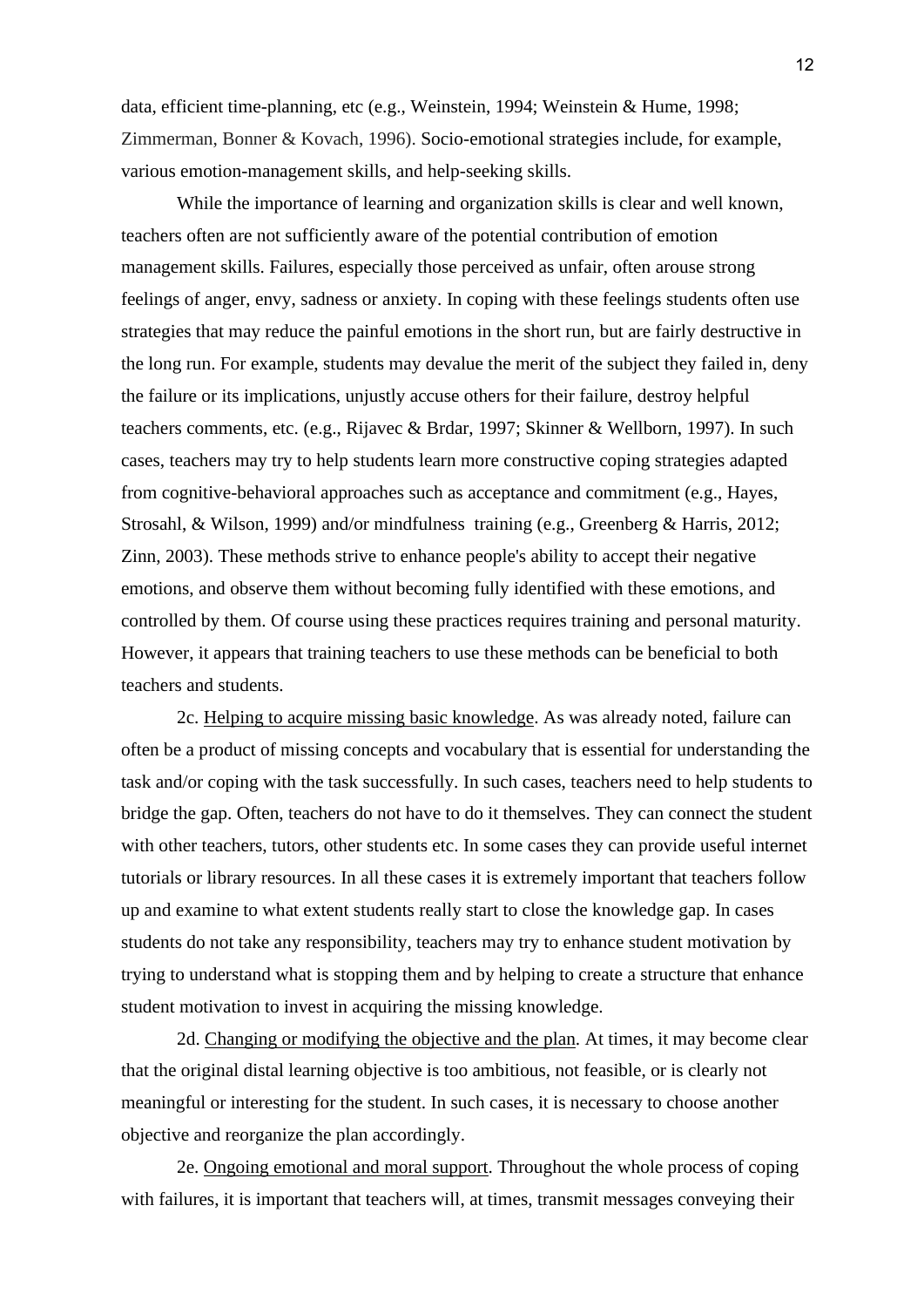belief that the student can effectively use the feedback they get and the strategies they are exposed to, as well as learn missing knowledge and skills. The emphasis is not on trait-like compliments such as "you are smart" or "talented", but more on messages such as "I am sure that you can learn the concepts you missed in an earlier grade", "I am convinced that you can find the kind of strategies that would work for you", and more generally: "if you work hard and use to the suitable strategies - you would meet the objective you set up for yourself". It is advisable to use these statements only sporadically, and they cannot substitute the various practices and acts described before.

(3) **Peer Support**. After the instruction sequence is applied and running fairly well, it is desirable to add the peer support component. This involves learning of ways of asking and giving feedback, when to ask for feedback, and how to give feedback and assistance in ways that contribute to learning and do not undermine the recipient's self-esteem or social standing. The feedback given should, of course, a constructive theory of success and an ability improvement culture. Methods for promoting constructive peer feedback and assistance appear in publications focusing on the promotion of cooperative learning in classrooms (e.g., Sharan, 1994; Slavin, 1995).

### **(d) Bi-directional Summary**:

Following a period of collaborative work, it is important to set up a review and evaluation of the joint work process and its products. It is advisable to do this evaluation after there was some progress toward the attainment of the general learning objective or a significant interim objective. However, such summary may also be called for if there is very little progress. The review can address questions such as: Did students develop the knowledge or skills they wanted to develop (a product focus)? Did they develop useful strategies as part of the process? How did the student and the teacher feel throughout the process and presently? In discussing the last question it is advisable to use the motivational concepts of specified in SDT (i.e., intrinsic motivation, identified/integrated motivation, amotivation, etc). Such discussion would be easier if those terms were learnt as part of the preparation phase (third component). However, it is possible to use these terms using everyday language referring to the same phenomena. Other important review questions include: What aspects of the sequence or the teacher's behaviors or reactions were helpful for students and what aspects hindered their progress and how? Similarly, what aspects of students' behaviors or reactions were helpful for the teacher and what aspects hindered her/his capacity or motivation to help? Often, the school, teachers, students or parents may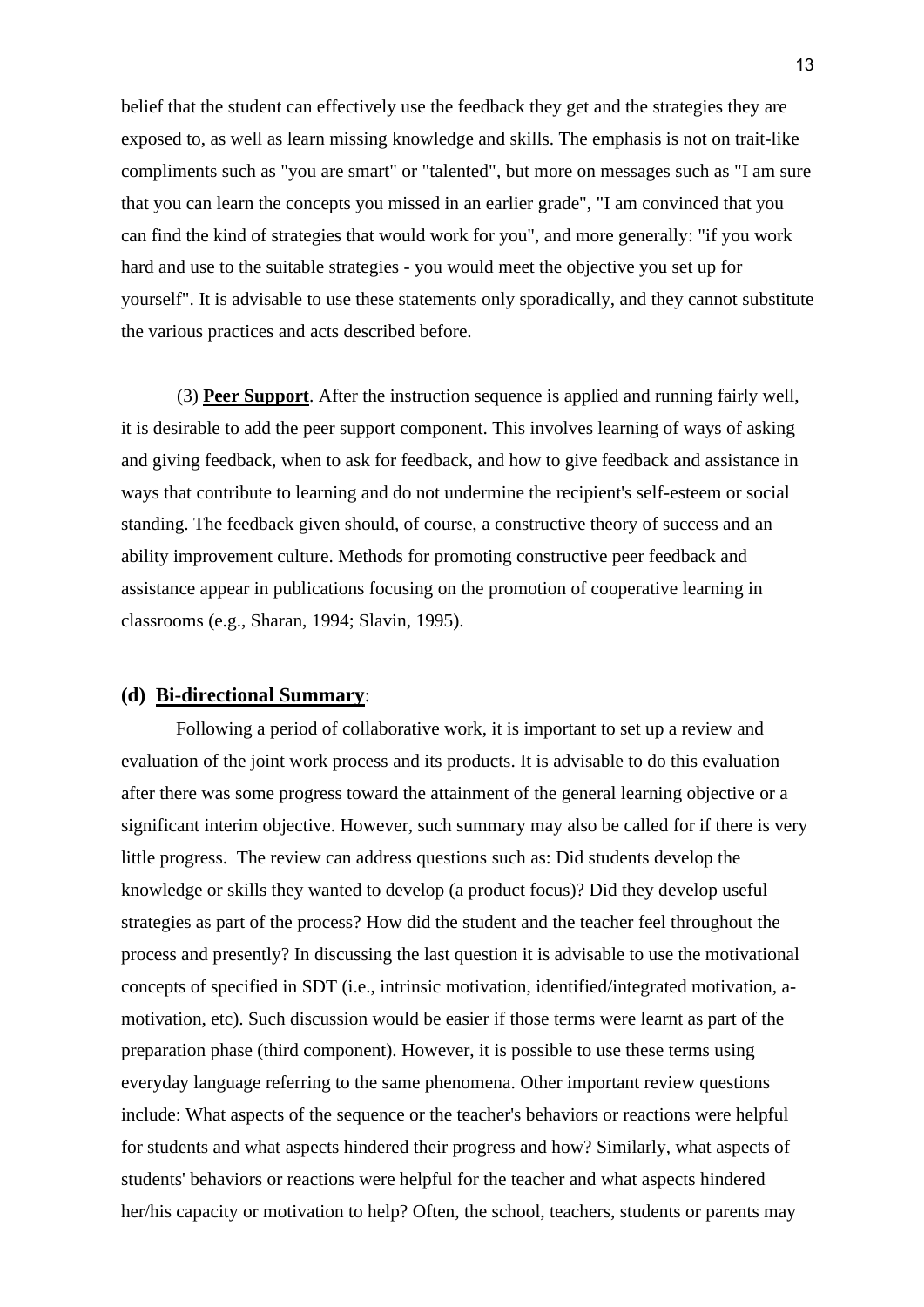want to present the knowledge or skills students developed to parents or other people in the school community. In this case, students and teacher may discuss how they feel about it and what kind or presentation they prefer.

### (**e**) **Joint setting of a new general learning objective**.

After the learning goal was attained (or mostly attained) and the summary and review process is over, the teacher and the student would discuss the next general learning objective. Often, because of lack of various constraints or other preferences, there would be a break and a new sequence (and learning goal) would only be initiated only after a several month break. In such cases it is useful to go back to the bi-directional so as to refresch what was learnt about the most effective and motivating ways of working together.

#### **III. All-classroom interim and summary activities and discussions.**

These activities and discussions are aimed at maintaining and supporting the values, norms and class culture and atmosphere that the preparation phase has started to establish. As such, they refresh and expand the students' understanding of naïve theories of success and their consequences, and class rules that allow the teacher to work with individual students while others work quietly on their tasks. More generally, such discussions may enable teachers to foster a sense of shared class responsibility for ability improvement of all students, as well as a general feeling of the class as a caring community. The discussions also aim at early identification of classroom processes that undermine the motivation and progress of individual children, as well as creating motivationally sound ways of coping with such impediments. As part of this process, teachers may expose students to the motivation concepts of SDT, so their understanding of what may account for progress or stagnation in individual learning and/or in caring among classmates may be deepened.

### **Summary Comments**

This chapter presented an instruction structure that is likely to strengthen students' motivation to cope with challenging subjects they have previously avoided, mainly because they believe that they do not possess the required inborn talent. I believe that sensitive, highquality, implementation of this sequence is likely to help students to discover that their selfsabotaging beliefs are not valid. It is important to note that the implementation of the proposed sequence should be supported by a system of professional, organizational and moral support within the school; a system that provides space for trial and error and provides continual guidance and opportunities for consultation when difficulties emerge. One area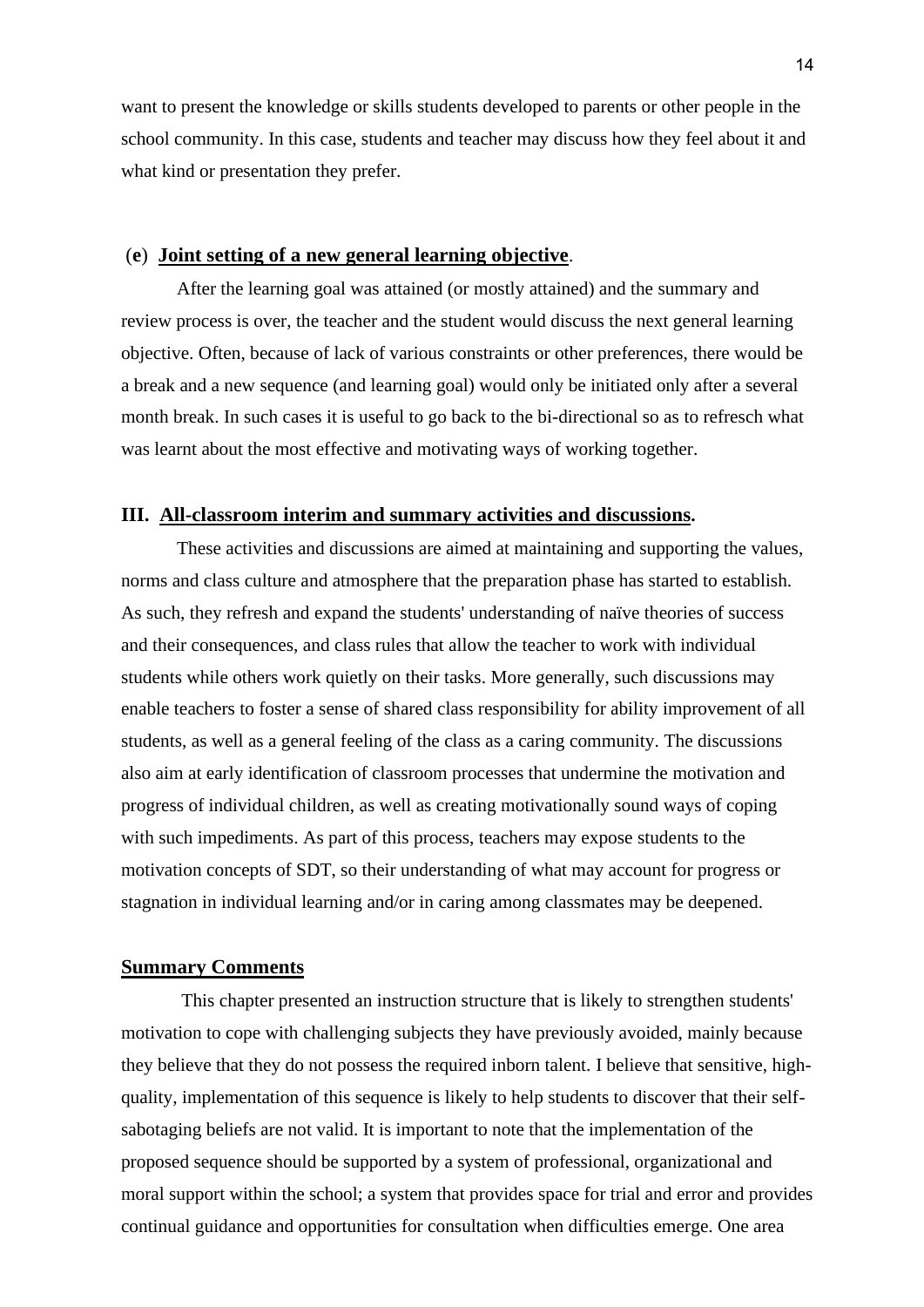where the proposed sequence may be especially relevant and useful is the domain of special education. In many special education classes there are enough teachers or teacher-aids to allow individualized and small group instruction. In addition, the challenges faced by many special education students are similar to those described in this chapter. Alfi, Katz and Assor (2004) described a mode of working with special education settings that can be integrated with the sequence presented in this chapter.

It is extremely important to note that the proposed learning sequence, of course, is not the only way to promote autonomous motivation to study challenging subjects. One limitation of this structure is that it fits small-group or individual instruction more that a whole-classroom instruction. In heterogonous, large-size, classrooms it may be quite different to implement such individualized learning sequences. Reeve (2009) have described a structure such as this. Bar-Ziv, Assor and Feinberg (2012) have described an in-service process and an observational system providing teachers with brief and clear guidelines on how to promote autonomous motivation in large classrooms.

A second, and very serious, limitation of the proposed sequence is that it may not fit students' who already have intrinsic motivation and considerable knowledge in the relevant subject. For them, the meticulous setting of a series of short-term concrete objectives and assignments and the frequent evaluations may actually be experienced as pressuring interferences that only undermine their intrinsic motivation, flexibility and creativity. When teachers spot such students, they may well want to allow them to work in ways that these students find most beneficial. Yet, for these students too, continual teachers' interest and availability are still important.

A third limitation of the proposed sequence is that it is based mainly on enhancing students' feeling that they are able to cope well with difficult challenges; that is, it augments students' sense of competence. However, it is possible that to reach a highly intrinsic motivation and great pleasure from studying a certain subject it is not enough to feel that studying the subject contributes to our sense of competence. Thus, a real sense of enchantment and fascination with a certain subject may be based, to a large extent, on sensing the "beauty" of that subject, the surprising aspects of it, its contribution to new important understandings, its capacity to expand our emotional experience or to connect more deeply to oneself or the world around us. In short, highly intrinsic engagement with a given subject may be, in part, due to its strong contribution to our intellectual, aesthetic, and/or emotional experiences; experiences that go beyond the sense of enhanced personal competence. The type of learning process proposed by Boaler (2009), may perhaps promote a type of learning characterized by such fascination and intrinsic motivation.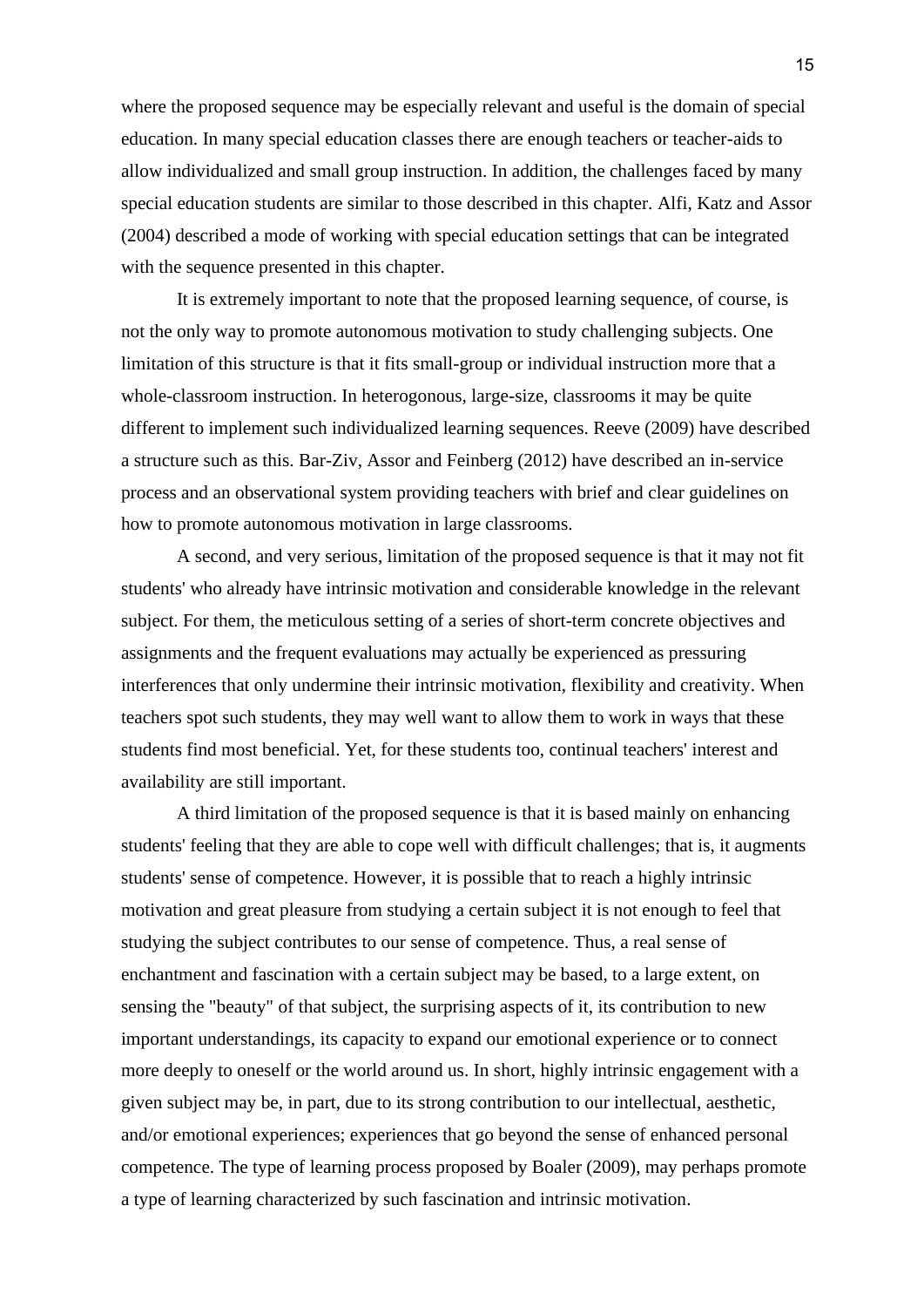The last limitation refers to the type of knowledge and skills the sequence promotes. I believe that the proposed sequence fits mainly to the acquisition of skills and knowledge in what can be termed "basicLanguages": Math, language, computers, grammar, and maybe some basic concepts and procedures in various subjects, especially the exact natural sciences. This is because in these domains there is a relatively accepted knowledge structure, in which certain concepts and skills serve as a necessary foundation for more advanced ones. Because such knowledge structure exists, it is possible to create a relatively logical instruction sequence in which more basic aspects are acquired before more complex ones are presented. However, there are knowledge and thinking domains that are very important, but do not have clear knowledge structure beyond a few basic concepts and skills. In fact, many topics in the domains of the humanities, the arts and the social studies fall into this category. For example, how do we develop critical thinking regarding important social issues? How do we form interesting personal interpretations regarding the meaning of literary or artistic works? How do we foster a creative approach to the solution of various social or personal problems? It is evident, that the highly structured sequence proposed in this chapter is mostly irrelevant to the nurturing of these capacities. In these domains too it may, at times, be important to define concepts and skills students need to acquire, as well as establish criteria for evaluating creative or scholarly products. But, unlike in the proposed sequence, such definitions and criteria should not be introduced frequently, may be less precise, and are clearly be secondary to the more open and flexible critical and creative processes they are expected to serve.

In sum, despite some serious limitations, it appears that high-quality implementation of the proposed sequence may provide students with empowering experiences that enhance their capacity to cope with challenging subjects, at least in domains where there is a clear structure of basic concepts and skills. Importantly, the enhancement of students' motivation and capacity can also constitute a meaningful and motivating formative experience in the professional and personal development of the teachers working with the sequence.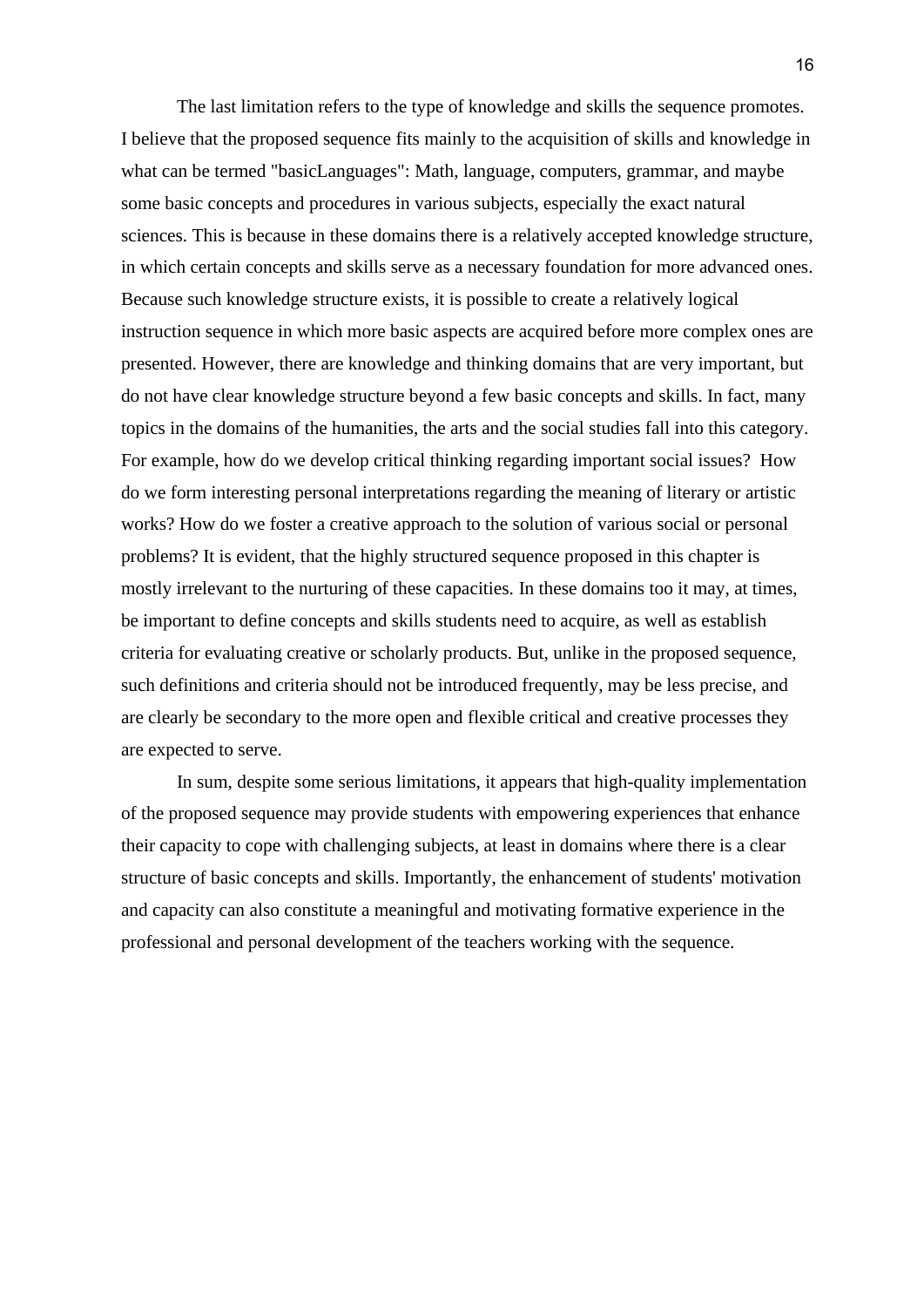#### **References**

- Alfi, O., Katz, I., and Assor, A. (2004). Supporting teachers' willingness to allow temporary, competence-supporting, failure. *Journal of Education for Teaching, 30*, 27-41
- Assor, A. (2012). Allowing Choice and Nurturing an Inner Compass: Educational Practices Supporting Students' Need for Autonomy. In Sandra L. Christenson, Amy L. Reschly, and Cathy Wylie (Eds.), *The Handbook of Research on Student Engagement* (pp. 421-438)*.* N. Y.: Springer Science.
- Assor, A., Kaplan, H., Kanat-Maymon, Y., & Roth, G. (2005). Directly controlling teacher behaviors as predictors of poor motivation and engagement in girls and boys: The role of anger and anxiety. *Learning and Instruction, 15*(5), 397-413.
- Assor, A., Kaplan, H., & Roth, G. (2002). Choice is good, but relevance is excellent: Autonomy-enhancing and suppressing teacher behaviors predicting students' engagement in schoolwork. *British Journal of Educational Psychology*, *72*, 261-278.
- Assor, A., Kaplan, H., Feinberg, O., & Tal, K. (2009). Combining vision with voice A learning and implementation structure promoting teachers' internalization of practices based on self-determination theory. *Theory and Research in Education*, *7* (2), 234-243.
- Assor, A., Vansteenkiste, M., & Kaplan, A. (2009). Identified versus introjected approach and introjected avoidance motivations in school and in sports: The limited benefits of selfworth strivings. *Journal of Educational Psychology*, *101*(2), 482.
- Bar Ziv, N., assor, A., & Feinberg, O. (2012). Observation based consultation as a tool for promoting teachers support for students' autonomy. Paper presented in the international research workshop on Self Determination Theory Perspective on Parenting, Emotion Regulation and Education. Ben Gurion University, Israel.
- Boaler, J. (2009) *What's Math Got To Do With It? How Parents and Teachers Can Help Children Learn to Love Their Least Favorite Subject.* Penguin: New York.
- Butler, R. (1987). Task-involving and ego-involving properties of evaluation: Effects of different feedback conditions on motivational perceptions, interest and performance. *Journal of Educational Psychology, 78*, 210-216.
- Covington, M. V. (1992). *Making the grade*. New York: Cambridge University Press.
- Deci, E. L., Ryan, R. M., & Williams, G. C. (1996). Need satisfaction and the self-regulation of learning. *Learning and Individual Differences*, 8, 165-183.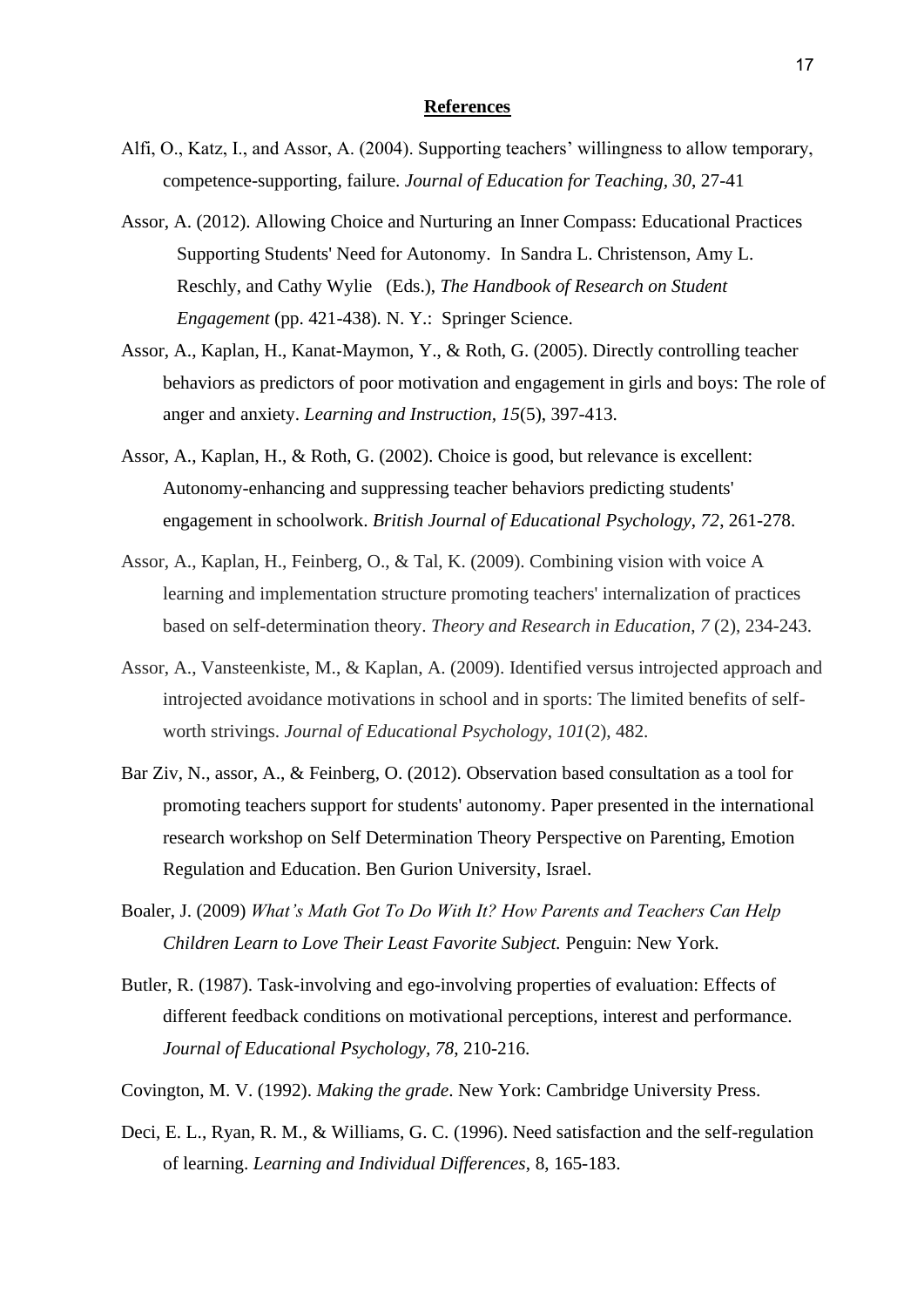- Dole, J. A., Nokes, J. D., & Drits, D. (2009). Cognitive strategy instruction. In S. E. Israel & G. Duffy (Eds.). *Handbook of research on reading comprehension*, *347-372*. NY. Routledge.
- Duffy, G. G. (2009). *Explaining reading: A resource for teaching concepts, skills, and strategies*. Guilford Press.
- Dweck, C. S. (1999). *Self-theories: Their role in motivation, personality, and development.* Philadelphia, PA: Psychology Press.
- Faber, A., & Mazlish, E. (2008). *How to talk so kids can learn*. Simon and Schuster.
- Gordon, T. (1975). *Teacher effectiveness training*. Crown Publishers.
- Feinberg, Assor, Kaplan & Kanat-Maymon (under review). Reducing violence and promoting caring in non-controlling ways:An educational change program based on self determination theory. *The Elementary School Journal*.
- Greenberg, M. T., & Harris, A. R. (2012). Nurturing mindfulness in children and youth: Current state of research. Child Development Perspectives, 6(2), 161-166.
- Hattie, J., & Timperley, H. (2007). The power of feedback. *Review of educational research,* 77(1), 81-112.
- Hayes, S. C., Strosahl, K. D., & Wilson, K. G. (1999). *Acceptance and commitment therapy: An experiential approach to behavior change*. Guilford Press.
- Kabat-Zinn, J. (2003). Mindfulness-based interventions in context: past, present, and future. *Clinical psychology: Science and practice*, 10(2), 144-156.
- Madjar , N., & Assor, A. (2013). Two Types of Perceived Control over Learning Perceived Efficacy and Perceived Autonomy. In John A.C. Hattie and Eric M. Anderman (Eds.), *The International Handbook of Student Achievement. New York: Rutledge.*
- Nicholls, J.G. (1984). Achievement motivation: Conceptions of ability, subjective experience, task choice, and performance. *Psychological Review, 91* ( pp. 328–346*).*
- Pressley, M., Woloshyn, VE, & Associates. (1995). *Cognitive strategy instruction that really works with children* (2nd ed.). Cambridge, MA: Brookline
- Reeve, J., & Halusic, M. (2009). How K-12 teachers can put self-determination theory principles into practice. *Theory and Research in Education*, 7(2), 145-154.
- Rijavec, M., & Brdar, I. (1997). Coping with school failure: Development of the school failure coping scale. *European Journal of Psychology of Education*, 12(1), 37-49.